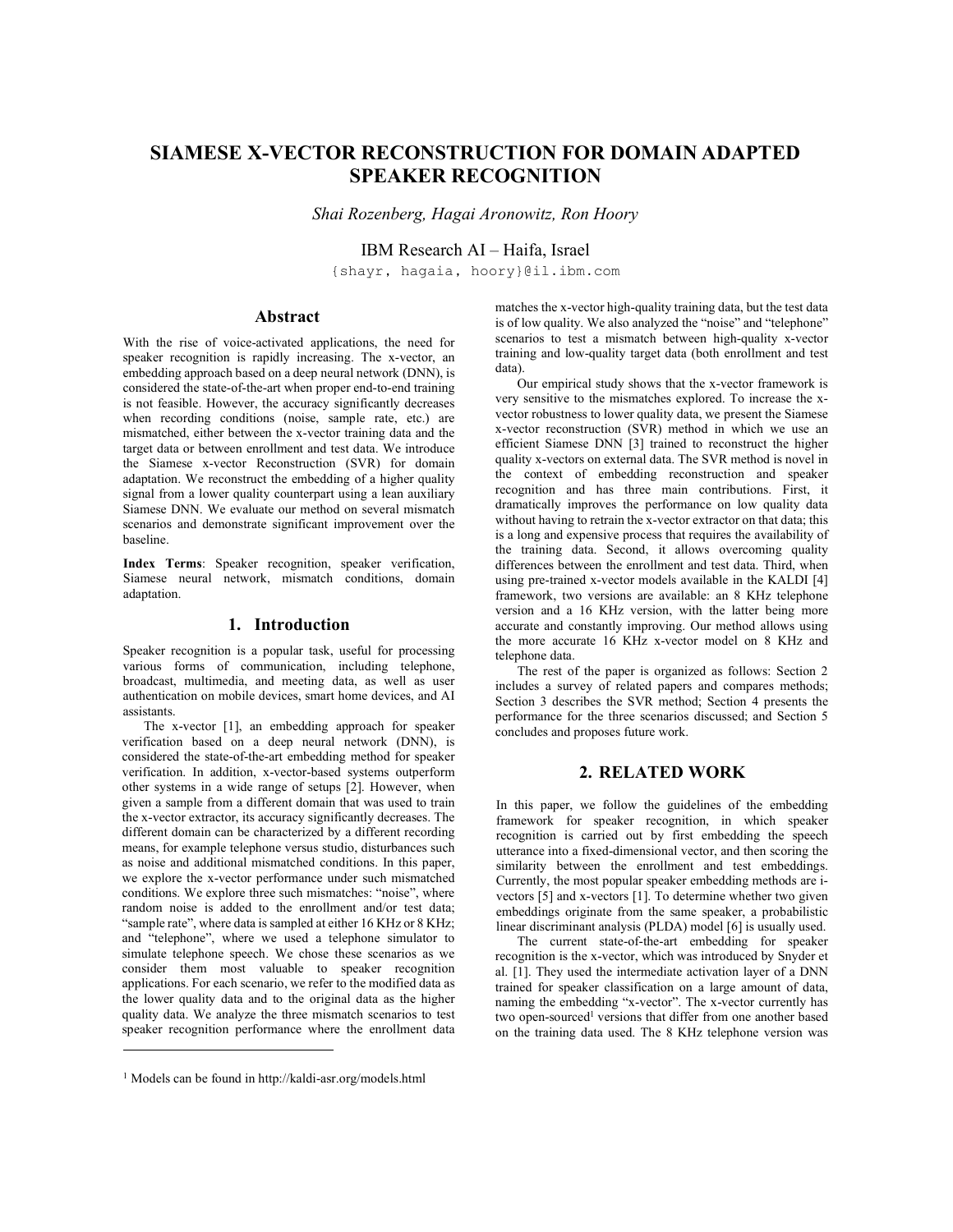trained on more than 4K speakers [7] and the 16 KHz version was trained on more than 7K speakers from VexCeleb2 [8]. Since published, several improvements for the x-vector system have been suggested. Okabe et al. [9] replaced the average pooling done in the x-vector DNN with attention-based pooling [10]. Their method was able to improve the vanilla x-vector system, but was only tested for the 8 KHz system. Garcia et.al. [11] optimized the x-vector system by including an angular softmax [12] to score two vectors based on their cosine similarity. They demonstrated state-of-the-art results for a 16 KHz evaluation of speakers in the wild (SITW) [13].

While the x-vector achieves state-of-the-art accuracy on datasets such as SITW, its accuracy degrades significantly in cases of mismatched conditions. The idea of embedding-level modification is tackled by Kheder et,al. [14]. They modified the i-vector embedding of a noisy utterance by estimating the clean i-vector from the noisy version, based on assumptions about the noise distribution. While this approach exhibits a significant improvement compared to the vanilla i-vector, this method is limited to noisy data. Other researchers attempted to recover a higher quality version of the audio, such as Plchot et al. [15] who used a neural network to denoise the audio, and Kuleshov et al. [16] who used an encoder-decoder-based DNN to perform audio super resolution.

In contrast to the methods reviewed thus far, other methods attempt to overcome domain mismatch given existing embeddings. Score Normalization (SN) takes a single trial (enrollment, test recordings, and corresponding matching score) and normalizes the score according to the score distributions of the enrollment/test recordings with respect to an imposter dataset [17]. PLDA Adaptation (PA) [18] uses an unlabeled adaptation dataset to modify the PLDA model used to score the samples. This method exhibits significant improvements when dealing with channel and language mismatches. The PA method uses both original and adapted PLDA models with a parameter  $\alpha$  to weigh them.

Our method can be used in conjunction with other methods. Specifically, we combine SN with our method for further improvement, as reported in Section 4.

## 3. SIAMESE X-VECTOR RECONSTRUCTION

Our goal is to reconstruct a higher quality x-vector from a lowquality counterpart, without having to retrain the x-vector embedding network. Such retraining is not only an expensive procedure, but may also be infeasible due to lack of data or skills. Furthermore, we want to be able to score a high-quality enrollment utterance against a low-quality test utterance. Therefore, we propose modifying the x-vector directly, rather than the signal. To that end, we begin by creating a DNN that receives a low-quality x-vector and is trained to reconstruct the high-quality x-vector. Formally, let  $F_{\theta}$  denote a neural network with parameters  $\theta$  whose inputs and outputs have the same dimension as the x-vector embedding,  $x \in \mathbb{R}^d$ ,  $F_{\theta}(x) \in \mathbb{R}^d$ .<br>Following that, we utilize the knowledge of the task at hand and aim to have x-vectors of the same speakers from two different utterances be more similar than those of two different speakers. Hence, we use the reconstruction DNN as the basis of a Siamese DNN [3]. To do that, we create two identical, weight-shared, instances of  $F_{\theta}$ . We then use the cosine similarity between the reconstructed x-vectors of two given inputs, setting the target value to 1 if the two input low-quality embeddings belong to the

same speaker, and 0 otherwise. We call our method the Siamese X-Vector Reconstruction (SVR).

Formally, let  $x_1^l$ ,  $x_2^l$  denote two low-quality x-vectors from otherwise. We call our method the Siamese<br>
cction (SVR).<br>  $x_2^l$  denote two low-quality x-vectors from<br>
spectively and  $x_1^h$ ,  $x_2^h$  their high-quality<br>
rain  $F_\theta$  using a summation of the two<br>
s and the cosine simila speakers  $c_1$ ,  $c_2$  respectively and  $x_1^h$ ,  $x_2^h$  their high-quality our method the Siamese<br>
-quality x-vectors from<br>
,  $x_2^h$  their high-quality<br>
ummation of the two<br>
uilarity loss denoted by<br>  $F_{\theta}(x_2^l) - x_2^h||^2 +$ <br>  $F_{\theta}(x_2^l) - \delta_{c_1,c_2}$ counterparts. We train  $F_{\theta}$  using a summation of the two reconstruction losses and the cosine similarity loss denoted by L: ise. We call our method the Siamese<br>
SVR).<br>
SVR).<br>
Hoote two low-quality x-vectors from<br>
ely and  $x_1^n, x_2^n$  their high-quality<br> *y* using a summation of the two<br>
ne cosine similarity loss denoted by<br>  $-x_1^h ||^2 + ||F_\theta(x_2^l)$ 

$$
L = ||F_{\theta}(x_1^l) - x_1^h||^2 + ||F_{\theta}(x_2^l) - x_2^h||^2 +
$$
  

$$
\frac{F_{\theta}(x_1^l) \cdot F_{\theta}(x_2^l)}{||F_{\theta}(x_1^l)|| ||F_{\theta}(x_2^l)||} - \delta_{c_1, c_2}
$$
 (1)

Where,

$$
\delta_{c_1,c_2} = \begin{cases} 1 & \text{if } c_1 = c_2 \\ 0 & \text{otherwise} \end{cases}
$$

Figure 1: SVR system with two input, low-quality, x-vectors fed to the DNN and a reconstruction loss coupled by a cosine similarity loss used to train  $F_{\theta}(x)$ 



To reconstruct an x-vector during inference, one simply uses the output of  $F_{\theta}$  without using the Siamese training scheme. The architecture we chose for  $F_\theta$  is a simple three-layer, fully connected DNN. As a result, our method is highly efficient and can be utilized for several types of mismatch conditions and other forms of embedding (not limited to x-vectors). We trained our model on the test portion of VoxCeleb2 [8], which was not used during the training of the x-vector model. This form of training took just a few hours using a standard single GPU machine, as opposed to a few days that it takes to train the xvector model. Our method doesn't require any additional data from the test or enrollment domain. However, as such data can be provided in several applications, we evaluated the possibility of combining our method with score normalization.

## 4. EXPERIMENTS

For the evaluation, we consider two forms of mismatch. The first is where the enrollment data mismatches the test data, with the enrollment data being of higher quality. For instance, the enrollment data is sampled at 16 KHz, while the test is sampled at 8 KHz. That's a feasible scenario, as the enrollment data is collected once and as such can be obtained rigorously. We refer to this form of mismatch as "Original Enrollment", because only the test data is of reduced quality. The second form is where the enrollment and test data share the same level of quality, which is different from that used for training the xvector network. For instance, both enrollment and test data are sampled at 8 KHz, but we wish to use the more accurate, 16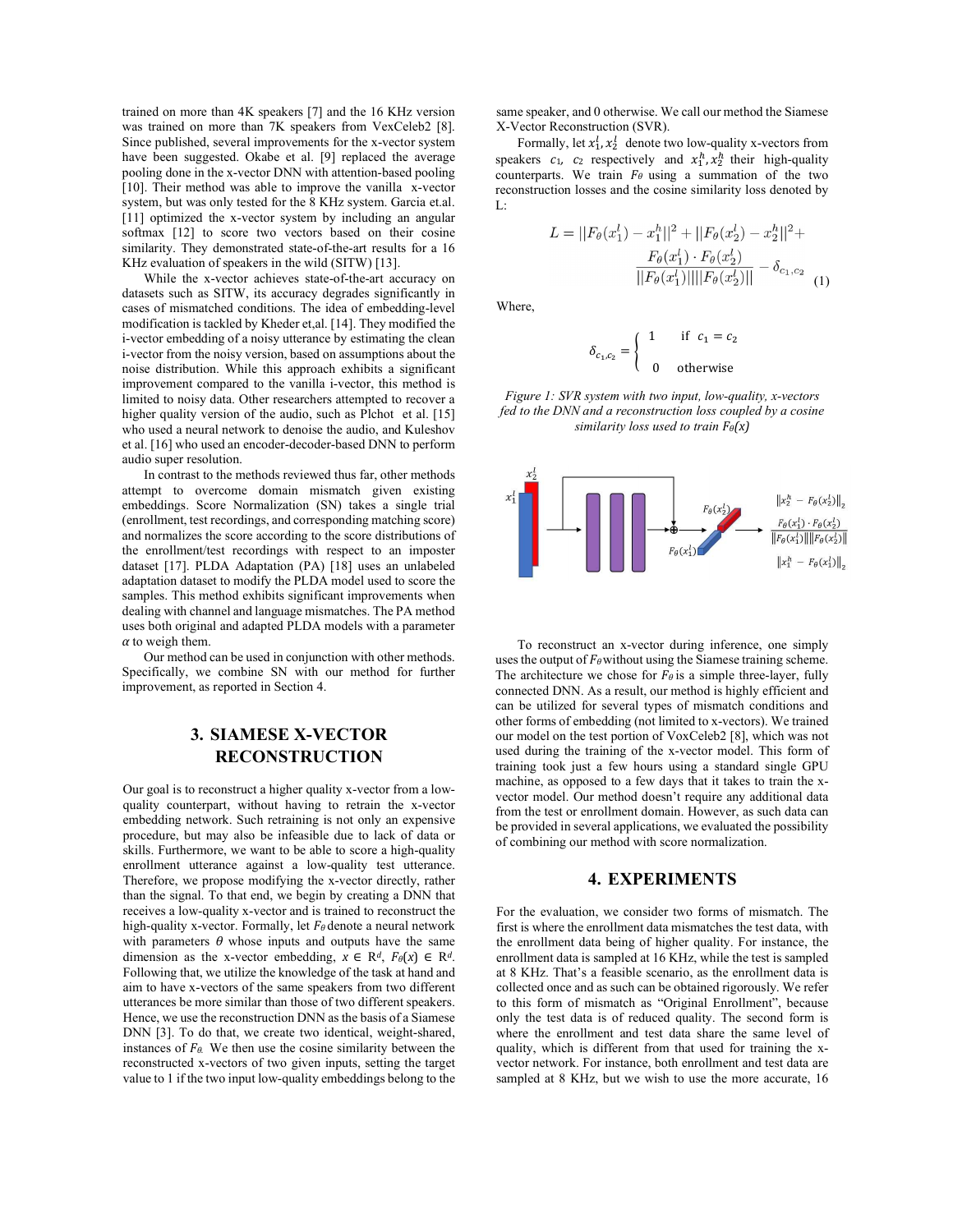KHz x-vector model, which was trained on more speakers and is constantly evolving. We evaluated both forms under three mismatch scenarios: noise, sampling rate, and telephone simulation. For each scenario, we trained an SVR model to overcome the mismatch. We evaluated our performance on the common benchmark SITW [13], a 16 KHz dataset consisting of several utterances per speaker with a few hundred speakers, using the core-core partition for evaluation. In addition to comparing SVR to the vanilla x-vector, using the development set, we compare SVR to the score normalization (SN) and the PLDA adaptation (PA) methods and to a combination of the SVR and the SN methods.

We follow the guidelines defined by the NIST 2019 Speaker Recognition Evaluation: CTS Challenge and report our results as the equal error rate (EER) and minimum of the normalized detection cost function (minDCF):  $DCF(\theta; \beta) =$  $P_{FN}(\theta) + \beta \times P_{FP}(\theta)$ , where  $P_{FN}$  and  $P_{FP}$  are the false negative and false positive ratios per threshold  $\theta$ , respectively, and  $\beta$  is a hyper-parameter. The DCF is averaged over two values of  $\beta$ : 99 and 199.

#### 4.1. Baselines

We began by evaluating the performance of the baseline opensourced models on the original 16 KHz SITW and a downsampled 8 KHz version. Table 1 shows the EER and minDCF using the two x-vector extractors. The first row corresponds to the 16 KHz x-vector extractor used on the SITW dataset and the second row to the 8 KHz extractor used on a down-sampled 8 KHz version of SITW. The 16 KHz model significantly outperforms the 8 KHz model. We therefore consider the 3.5% EER and 0.38 minDCF as lower bounds for the remaining experiments.

| Table 1: Baseline results, using the 8 KHz and 16 KHz |  |  |  |
|-------------------------------------------------------|--|--|--|
|                                                       |  |  |  |

| x-vector models on the SITW dataset |                    |        |        |  |  |  |  |
|-------------------------------------|--------------------|--------|--------|--|--|--|--|
| <b>Enroll Sample</b>                | <b>Test Sample</b> | EER    | minDCF |  |  |  |  |
| Rate                                | Rate               | (in %) |        |  |  |  |  |
| 16 KHz                              | 16 KHz             | 3.5    | 0.38   |  |  |  |  |
| 8 KHz                               | 8 KHz              |        | 0.59   |  |  |  |  |

#### 4.2. Noise Mismatch

The first scenario we examined is the noise mismatch. In this scenario, we created a noisy version of the SITW 16 KHz dataset. We added a random combination of white, pink, and brown noise resulting in a dataset with an estimated signal-tonoise ratio (SNR) of between 8 and 20 dB. An SVR model was trained on a noisy version of the VoxCeleb2 test set. The results for this experiment are presented in Table 2

Table 2: Noise mismatch results on the SITW dataset. The x-vector extractor was trained on clean speech.

| Test sessions are always noisy. |          |                   |              |                   |  |  |
|---------------------------------|----------|-------------------|--------------|-------------------|--|--|
|                                 | Original |                   | <b>Noisy</b> |                   |  |  |
|                                 |          | <b>Enrollment</b> |              | <b>Enrollment</b> |  |  |
|                                 | EER      | minDCF            |              | minDCF            |  |  |
|                                 | (in %)   |                   | (in %)       |                   |  |  |
| <b>Baseline</b>                 | 5.4      | 0.52              | 7.3          | 0.82              |  |  |
| <b>SN</b>                       | 5.3      | 0.49              | 7.6          | 0.58              |  |  |
| PА                              | 5.7      | 0.53              | 7.5          | 0.64              |  |  |

| SVR    | 3.9 | .42     | +. 1 | 0.45 |
|--------|-----|---------|------|------|
| SVR+SN | 3.6 | $0.4\,$ | 3.9  | 0.45 |

We first note from the baseline row that the added noise had a profound impact on the performance. Using a simple, defined noise structure, it increased the EER by 55% and 108% for the two scenarios, respectively. Second, we observe that our method, SVR, significantly outperforms the other methods. The best results were achieved by combining SVR with score normalization, which obtained EERs of 3.6 and 3.9, close to the lower bound of 3.5 achieved on the clean version of the data.

The PLDA adaptation technique used throughout the experiments is dependent on the choice of the weighting parameter. The EER and corresponding minDCF presented were the lowest achieved with various values tried, as illustrated in Figure 2. Even with this "cheating" experiment, the PLDA adaptation did not improve the results. It also did not improve results for the other scenarios.

Figure 2: PLDA adaptation for various values of α for the noise mismatch scenario with noisy enrollment. The lowest EER achieved is 7.5%



#### 4.3. Sample Rate Mismatch

For the second scenario, we examine data obtained in a low sample rate. We down-sampled the SITW dataset and created a low-quality, 8 KHz version. As the 16 KHz x-vector extractor is more accurate, as evident from Table 1, we attempt to utilize it with our data by upsampling back to 16 KHz. For SVR, we train a DNN to reconstruct a 16 KHz x-vector from its 8 KHz counterpart. We evaluate the speaker verification performance given that the enrollment is of a higher quality (16 KHz) and given both the enrollment and test data were upsampled from 8 KHz.

Table 3: Sample rate mismatch results on the SITW dataset. The test data is upsampled from 8 KHz to 16 KHz, while the enrollment is either 16 KHz (original)

| or upsampled from 8 KHz as well. |        |                   |                   |        |  |  |  |
|----------------------------------|--------|-------------------|-------------------|--------|--|--|--|
|                                  |        | Original          | <b>Upsampled</b>  |        |  |  |  |
|                                  |        | <b>Enrollment</b> | <b>Enrollment</b> |        |  |  |  |
|                                  | EER    | minDCF            | EER               | minDCF |  |  |  |
|                                  | (in %) |                   | (in %)            |        |  |  |  |
| <b>Baseline</b>                  | 7.6    | 0.75              | 8.8               | 0.75   |  |  |  |
| SN                               | 5.9    | 0.57              | 6.6               | 0.59   |  |  |  |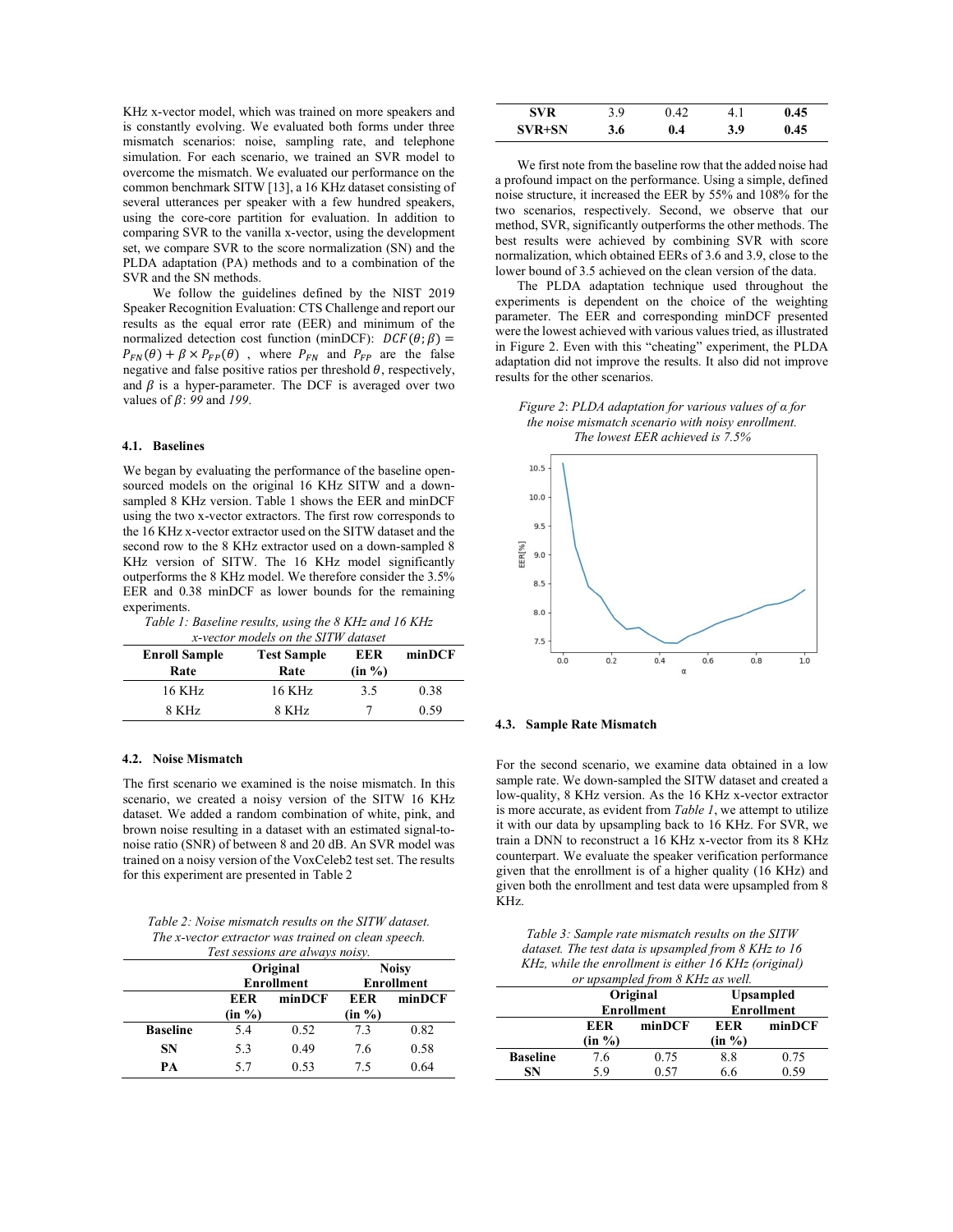| PA         | 6.3 | 0.72 | 8.1 | 0.6  |
|------------|-----|------|-----|------|
| <b>SVR</b> | 5.3 | 0.57 |     | 0.6  |
| SVR+SN     | 4.7 | 0.55 | 5.7 | 0.58 |

From the results in Table 3 and Table 1, we note that, surprisingly, even when the enrollment data is given in higher quality than the test data (see Table 3, first two columns), it would be better to down-sample it to 8 KHz as the EER improves from 7.6 to 7 and the minDCF from 0.75 to 0.59 (Table 1 second row). Moreover, even though the 16 KHz xvector model is considered superior, upsampling the data and using it yields much worse results (see Table 3, columns 3 and 4). In contrast, the SVR method shows improvement compared to the 8 KHz baseline, reducing the EER by 33%.

These results imply that when using SVR, one may use the higher quality x-vector model, which is more accurate and constantly improving, on lower quality data. This is preferable to matching the quality of the data between the enrollment and test to that of the lower quality, the second best option, which performs significantly poorer.

#### 4.4. Phone Simulator

The third scenario we considered is one where the test and/or enrollment data are taken from a telephone channel. To create pairs of telephone and "clean" instances, we used a telephone simulator [19] and created a 8 KHz telephone version of VoxCeleb2 for the training of SVR and SITW for evaluation. We note that the telephone simulation mostly had a similar effect on the recognition performance as in the previous scenarios. Table 4 indicates that the SVR method significantly outperform the baselines, reducing the EER by 35% when using the original enrollment data and 16% when the enrollment is also acquired via a telephone channel.

| Table 4: Telephone simulation results on the SITW      |
|--------------------------------------------------------|
| dataset. The test data is simulated as acquired via a  |
| telephone channel while the enrollment is either clean |
| or simulated as well                                   |

|                 | Original          |        |                   | <b>Telephone</b> |  |
|-----------------|-------------------|--------|-------------------|------------------|--|
|                 | <b>Enrollment</b> |        | <b>Simulated</b>  |                  |  |
|                 |                   |        | <b>Enrollment</b> |                  |  |
|                 | EER               | minDCF | EER               | minDCF           |  |
|                 | (in %)            |        | (in %)            |                  |  |
| <b>Baseline</b> |                   | 0.78   | 7.3               | 0.61             |  |
| <b>SVR</b>      | 5.6               | 0.61   | 6.3               | 0.63             |  |
| <b>SVR+SN</b>   | 5.2               | 0.57   | 6.1               | 0.6              |  |

## 5. CONCLUSIONS AND FUTURE WORK

In this paper, we presented the Siamese x-vector reconstruction (SVR) method for improving speaker recognition under mismatch conditions. Our contribution is three-fold. We first significantly improve the performance on low-quality data compared to the vanilla x-vector model. Second, when dealing with quality differences between the enrollment and test data, our method exhibits better performance than downgrading the higher quality data. Third, and perhaps most important, our method enables using the higher quality 16 KHz x-vector model on 8 KHz data.

The three scenarios we presented (noise mismatch, samplerate mismatch, and telephone simulation) had a significant impact on the performance of the vanilla x-vector extractor, revealing a serious shortcoming of this extractor in the case of domain mismatch.

The SVR can be generalized to any given embedding and cope with additional scenarios. As such, we intend to explore the use of SVR on such scenarios and embeddings, potentially extending it beyond the scope of the speaker recognition task, as the SVR addresses issues that are prominent in many research fields.

#### 6. References

- [1] David Snyder, Daniel Garcia-Romero, Gregory Sell, Daniel Povey, and Sanjeev Khudanpur, "X-vectors: Robust dnn embeddings for speaker recognition," in IEEE International Conference on Acoustics, Speech and Signal Processing (ICASSP), 2018.
- [2] Gautam Bhattacharya, Jahangir Alam, and Patrick Kenny, "Deep speaker recognition: Modular or monolithic?," in Interspeech, 2019.
- [3] Gregory Koch, Richard Zemel, and Ruslan Salakhutdinov, "Siamese neural networks for one-shot image recognition" in International Conference of Machine Learning (ICML), 2015.
- [4] Daniel Povey, Arnab Ghoshal, Gilles Boulianne, Lukas Burget, Ondrej Glembek, Nagendra Goel, Mirko Hannemann, Petr Motlicek, Yanmin Qian, Petr Schwarz, "The kaldi speech recognition toolkit," in IEEE Workshop on Automatic Speech Recognition, 2011.
- [5] Najim Dehak, Patrick J Kenny, Reda Dehak, Pierre Du-´ mouchel, and Pierre Ouellet, "Front-end factor analysis for speaker verification," in *IEEE Transactions on Audio*, Speech, and Language Processing, vol. 19, no. 4,, 2010, p. 788–798.
- [6] S. Ioffe, "Probabilistic linear discriminant analysis," in European Conference on Computer Vision (ECCV), 2006, pp. 531–542.
- [7] John J Godfrey, Edward C Holliman, and Jane McDaniel, "Switchboard: Telephone speech corpus for research and development," in IEEE International Conference on Acoustics, Speech, and Signal Processing (ICASSP), 1992.
- [8] Joon Son Chung, Arsha Nagrani, and Andrew Zisserman, "Voxceleb2: Deep speaker recognition," in arXiv preprint arXiv:1806.05622, 2018.
- [9] Koji Okabe, Takafumi Koshinaka, and Koichi Shinoda, "Attentive statistics pooling for deep speaker embedding," in arXiv preprint arXiv:1803.10963, 2018.
- [10] Ashish Vaswani, Noam Shazeer, Niki Parmar, Jakob Uszkoreit, Llion Jones, Aidan N Gomez, Łukasz Kaiser, and Illia Polosukhin, "Attention is all you need," Advances in neural information processing systems, p. 5998–6008, 2017.
- [11] Garcia-Romero, Daniel Snyder, David Sell, Gregory McCree, Alan Povey, Daniel Khudanpur, "x-vector dnn refinement with full-length recordings for speaker recognition," in Interspeech , 2019.